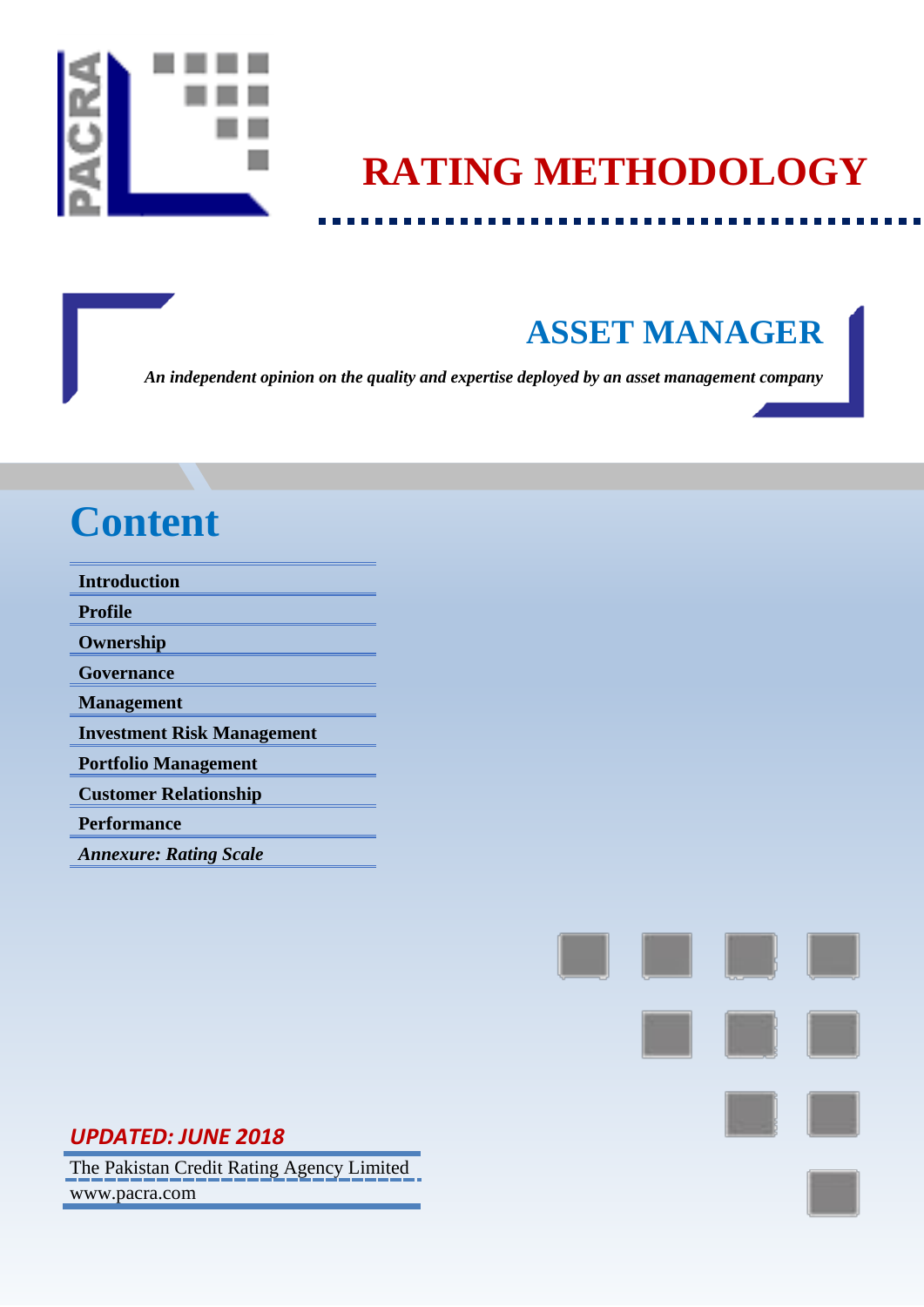

#### **0. INTRODUCTION**

- *Scope*
- *Quality Rating Framework*

**0.1 Scope:** The primary purpose of PACRA's Asset Manager Rating is to provide users with an independent opinion on the quality and expertise deployed by an asset management company and potential vulnerability to investment management and operational challenges. It is important to understand that Asset Manager Rating differs fundamentally from the traditional credit rating, which refers to an entity/issuer's ability to meet its financial obligations. At the same time, Asset Manager Rating is not a determinant for the future performance of a fund, portfolio or other investment vehicle. **0.1.1** An asset management company is exposed to multiple major and minor risks. Major risks include but are not limited to i) inadequacy of investment decision making body ii) weak investment oversight, iii) inconsistency in decision making, iv) liquidity and asset-liability mismatches (leading to redemption delays and distressed sale of investments, which ultimately impact the value of assets under management. Other risks include i) poor communication ii) business disruption, and iii) operational errors in valuation, settlement and redemption processes, amongst others.

**0.2 Quality Rating Framework:** PACRA follows a comprehensive approach to form an opinion on the quality and expertise deployed by an asset management company. It attempts to analyze an AMC not only on a standalone basis but also in the relative universe. Factors underlying the methodology are grouped under two segments – Anchors and Modifiers. Anchoring factors help to understand design and objectives of an AMC. PACRA evaluates i) Profile, ii) Ownership, iii) Governance, iv) Management, vi) Investment Risk Management vi) Portfolio Management and vii) Customer Relationship. By this, it is easy to read the thought process of an AMC's sponsors (board) and the management team; since an AMC's design has to be reflection of the objectives conceived by the sponsoring group. Factors classified as modifiers capture an AMC's progress and achievements using its design and against its objectives. PACRA forms this view by evaluating i) Investment Performance, and ii) Financial Sustainability. Conceptually, Anchors are the attributes available to the AMC from its inception, though these continue to evolve. On the other hand, Modifiers are factors where initially a prospective view is formed. As actual performance is demonstrated, it is compared to anchor view. If these are aligned, anchor opinion leads to AM rating. In case of deviation, opinion is modified.

#### **1. PROFILE**

- *Structure*
- *Background*
- *Market Share*
- *Diversification of Fund Mix*
- *Investor Concentration*

**1.1 Structure:** PACRA evaluates the legal structure of the entity. Legal status determines the level of expected stability. In cases where the entity is a large financial institute and has a complex business structure, there are unique challenges in evaluating credibility of the entity. PACRA considers the characteristics of the entity as at times a public company structure might operates like a private company. Meanwhile, the level of perceived stability gradually increases from a private entity to a listed entity. However, unnecceasriy complex structures when compared to asset size, scale and peers of the same industry would have an adverse effect on the credit scoring of the entity.

**1.2 Background:** PACRA looks at the progress of the entity since its inception in order to understand the evolution of the entity from where it started to where it currently stand at. The background of the entity helps PACRA in assessing how and through what means the entity has achieved the desired expansion. However, it also help PACRA in establishing the scope of work in terms of its complexity.

**1.2.1** PACRA considers asset manager's experience in the industry and views favorably asset managers that have gained several years' track record, navigating through market cycles, developing sound processes and a well nurtured expertise to offer asset management services.

**1.3 Market Share:** The size provides sustainability to the asset manager and longevity to its operations. Thus, analysis of Assets Under Management (AUM) and the product base is central to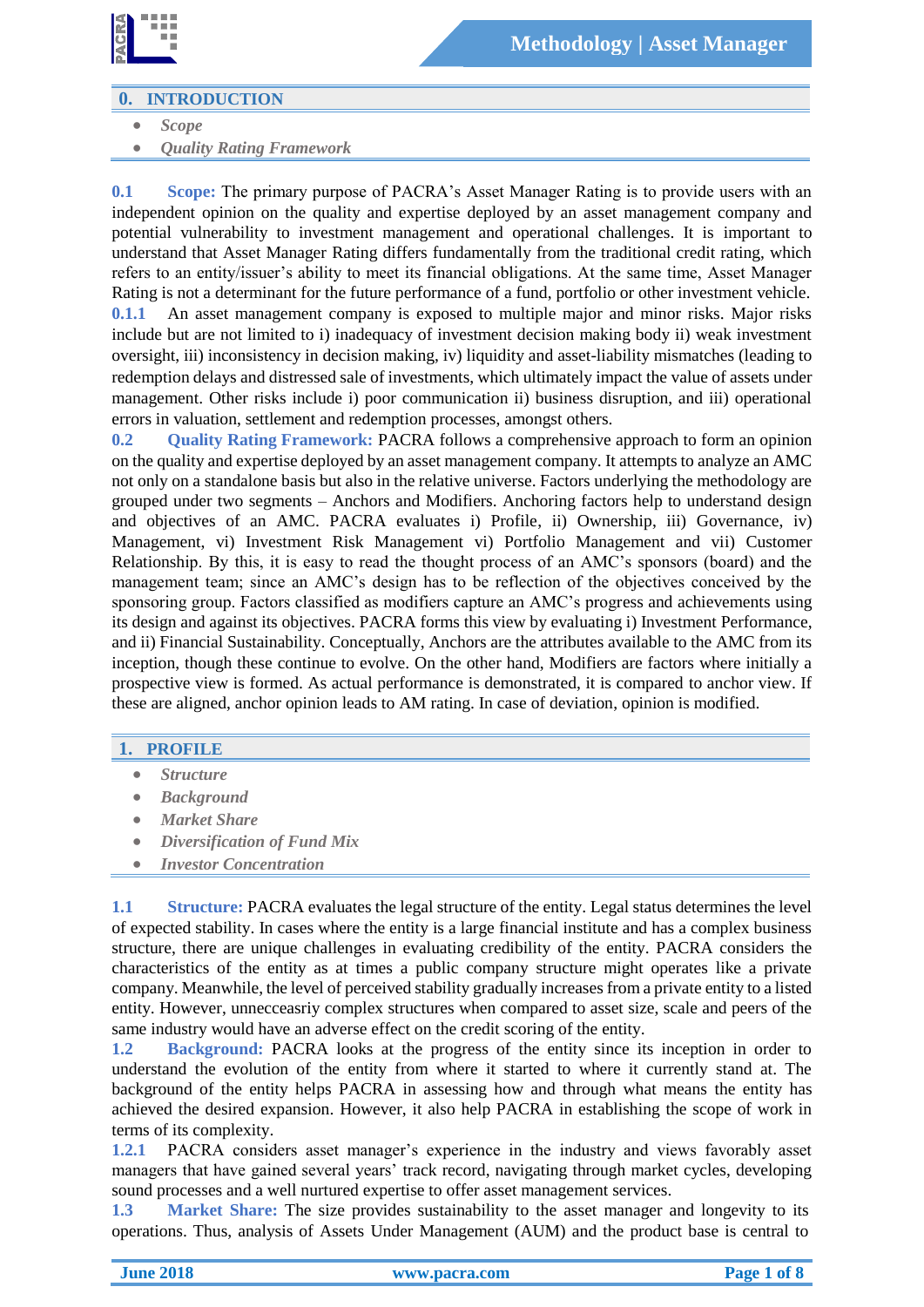

PACRA's assessment. The aim is to assess company's ability to work with clients and to provide asset management services well-suited to their needs. Market share of an asset manager and its growth over a period of time is incorporated in PACRA's assessment of an asset manager's standing and competitive positioning amongst peers.

**1.4 Diversification of fund mix:** PACRA considers that, apart from the sheer size, a good investment manager has a well-diversified product slate. Not only the asset manager offers a full bouquet of products, AUMs invested in each product are also well-diversified. PACRA looks at diversification from two angles: a) AUMs represented by the top fund, b) AUMs represented by single asset class. Concentration in either of these is not considered good.

**1.5 Investor Concentration:** Composition and concentration of unit holder base is considered. Unit holder concentration is analyzed to judge the potential redemption risk that asset manager may face in the event of crisis and probable redemption run. The yardstick is AUMs represented by Top Twenty investors. Higher the asset manager rating, lower the concentration by top twenty investor. The other yardstick is the total contribution of AUMs by the retail. While HNWs are sometimes included in retail, PACRA looks at the pure number to distinct between financial savvy and general investors. Runrate of retail AUMs, its overall contribution in total AUMs and fee from retail are some of the important indicators in the eyes of PACRA

#### **2. OWNERSHIP**

- *Structure*
- *Business Acumen*
- *Financial Strength*

**2.1 Structure:** The assessment of ownership begins with an in-depth study of the shareholding mix in order to disentangle structure of the ownership. This process includes analyzing the detailed chart. Key factors that are considered for this purpose, inter-alia include, i) shareholding structure which includes whether the individual own the entity directly or indirectly, ii) foreign or local shareholders, iii) whether the entity is owned by a single group or through a combination of entities and individuals, and iv) part of a group or a standalone entity. All these deliberations are done to identify the man of the last mile. Secondly, analyzing shareholding structure is also important as clarity on ownership generally lacks in a joint venture agreement. In order to analyze the stability of the ownership, a particularly important factor to be taken into account is the succession planning. A very important part of our background analytical work is an attempt to assess whether, and under right of succession, an entity future prospects would be supported, and by whom.

*Complex shareholding/ownership structures: In cases where an entity has a complex ownership structure, there are unique challenges in evaluating the decision making process, lines of hierarchy and financial obligations and liabilities. In analyzing these entity's the fundamental issue is to explore the underlying reason or motivation for the complexity of the structure.*

*Financial Institutions which are owned by private individuals and families: On the one hand, the concentration of equity ownership might indicate that the majority shareholders have a strong vested interest in creating long-term value and closely monitoring management behavior. On the other hand, a potential concern in such cases is that the owners might rely heavily on extracting funds from the entity as source of income or to fund other business activities, potentially undermining the financial stability of the entity.*

**2.2 Business Acumen:** Here PACRA gauge the Sponsor's business skills. Having a strong business skill set has been critical for the sustainable success of the entity. PACRA analyze the business acumen through two primary areas; i) Industry-specific working knowledge and ii) Strategic thinking capability. Meanwhile, a deep and applicable understanding of the system is critical in order to determine how a business achieves its goals and objectives. The scope includes the assessment and understanding of how the apex of the entity think about and successfully make the right business decisions.

**2.3 Financial Strength:** We analyze the ability and willingness of either its owners or the government / regulator to bail out the entity in case of need. Particularly in case of small financial institute, where capitalization requirements are yet to meet by the entity, PACRA critically analyses the willingness and ability of the major shareholder to support the entity to comply with regulatory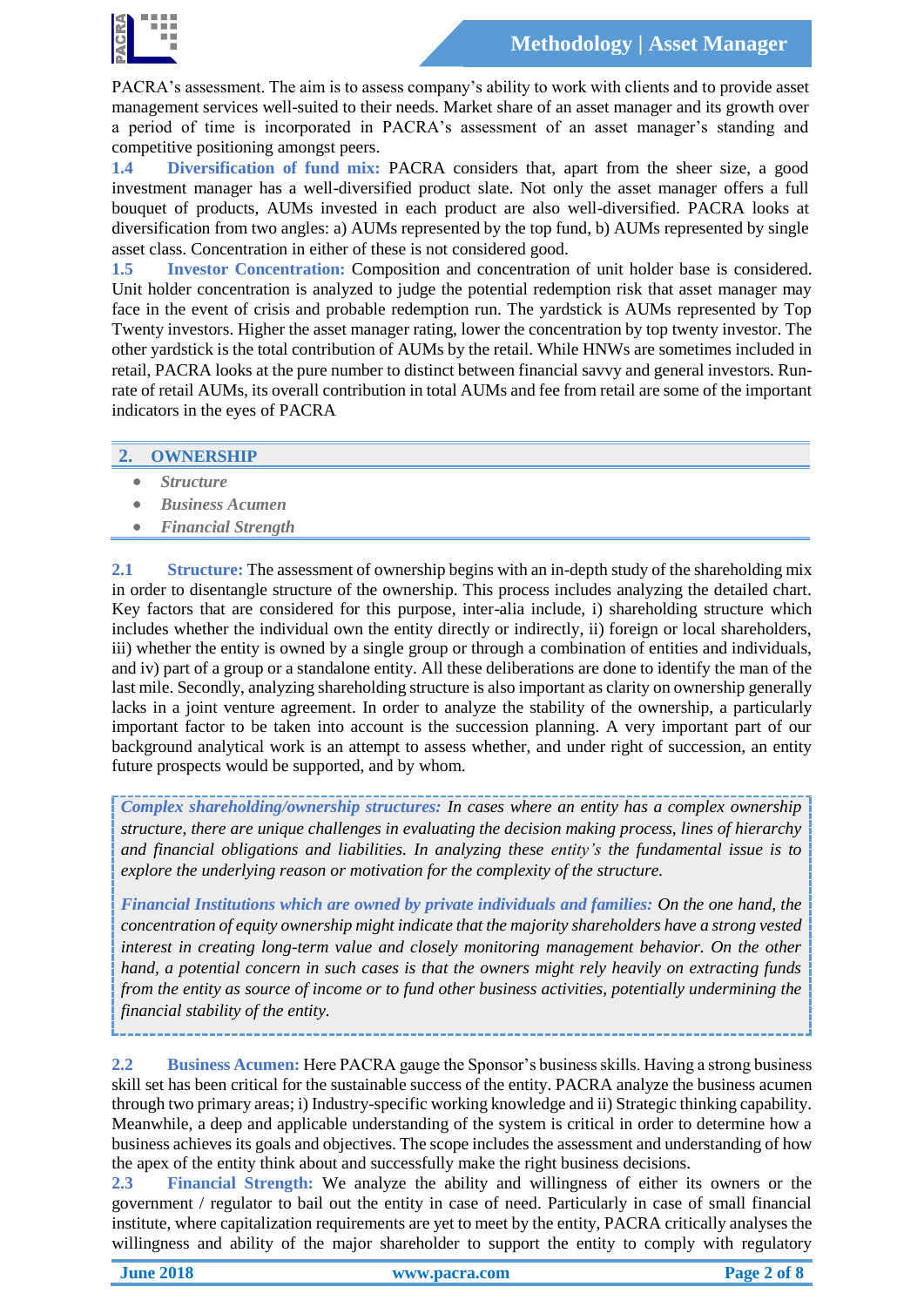

requirements within required timeframe. Thus ongoing support is considered more likely in these cases. However, for large financial institutions, external support from government / regulatory becomes more important. Here, PACRA gives due importance to, i) the behavior of the major shareholders to provide timely and comprehensive support in times of need in the past, ii) prospective view of key shareholders, incase such need arises, iii) other businesses of sponsors, and iv) the level of commitment of the major shareholder with the entity in providing capital support. In case of no explicit commitment, PACRA attempts to form a view on availability of likely support. The scope for other business of sponsors includes overall profiling of the key sponsor in the context of identifying the resources they have, outside the entity.

#### **3. GOVERNANCE**

- *Board Structure*
- *Members' Profile*
- *Board Effectiveness*
- *Financial Transparency*

**3.0** PACRA's assessment of governance involves both systematic analyses of governance data and information, and the more contextual reviews of the firm's governance practices. PACRA considers four main factors while assessing the board structure of an entity: (i) board structure, (ii) members profile, (iii) board effectiveness, and (iv) financial transparency.

**3.1 Board Structure:** This comprises assessment of board on various criteria including overall size, presence of independent members, association of board members with the entity, overall skill mix and structure of committees of the board. Size of the board may vary as per the scope and complexity of the business operations of the entity. As too small board is not considered good, similarly reaching on a decision in an effective and efficient manner may not be possible in case of a larger board. A healthy composition of board includes the presence of independent / non-executive members having limited relationship with the sponsoring group of the entity. Meanwhile, same individual holding chairman and CEO positions is considered weak governance practice. Thus these should be separate persons. The chairman is expected to have a non-executive role. Assessment of board as a whole Compliance of code of corporate governance is also examined. Here PACRA also examines the independence of management from major shareholders. Lastly, PACRA evaluates number of board committees, their structure, and how these committees are providing support to the BoD. The board with higher total number of members should have higher number of committees in place to achieve efficiency in performing role of the board.

**3.2 Members' Profile:** PACRA collects information regarding profile and experience of each board member. This helps in forming an opinion about the quality of overall board. Moreover, diversification in terms of knowledge background and experience is considered positive. However, a fair number of board members should have related experience. Here, director's trainings conducted by the entity are considered good. This is expected to equip the board members in fulfilling their role in an effective manner.

**3.3 Board Effectiveness:** PACRA considers the role of the board is to work with management in steering the entity to its performance objectives and to provide critical and impartial oversight of management performance. Board members' attendance and participation in meetings is considered a measure to assess the effectiveness. Moreover, PACRA analyses the type and extent of information shared with the board members, and quality of discussions taking place at board and committee level. Effective oversight requires frequent sharing and detailed information than required by statue. Meanwhile, PACRA also review the number of board meeting held during the year as number of board meetings should be justified with the number of issues/matters arising.

**3.4 Financial Transparency:** Quality of governance framework is also assessed by the procedures designed by the board to ensure transparent disclosures of financial information. The board may establish controls to ensure transparency through strengthening the role of audit committee, the quality of internal audit function, and effectiveness of external audit.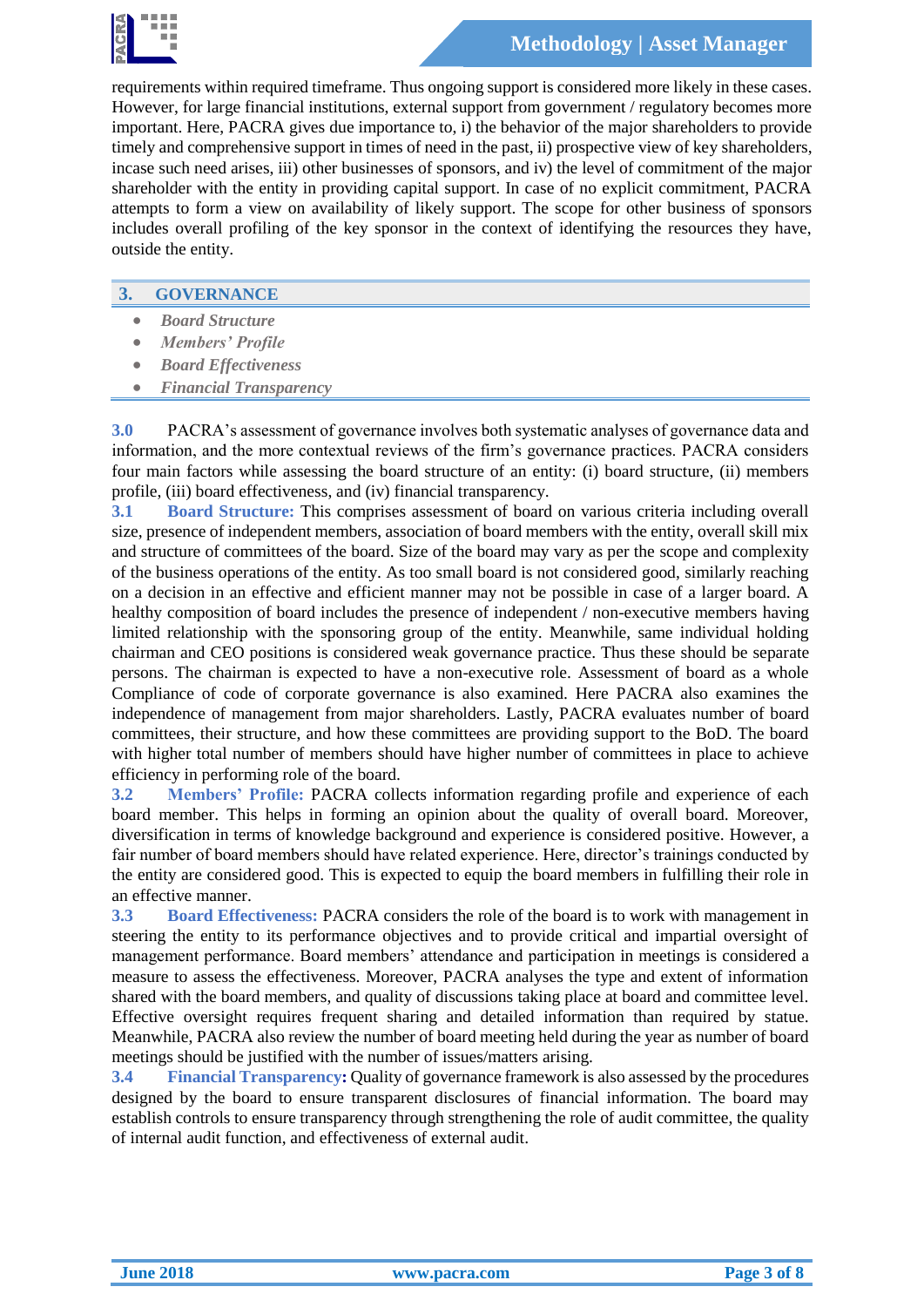

#### **4. MANAGEMENT**

- *Organizational Structure*
- *Management Team*
- *Technology Infrastructure*
- *Control Environment*

**4.0** Human expertise plays a critical role in asset management. The efficiency and reliability of processes at all levels of the organization largely rely on the effectiveness of the team set-up and experience of the people involved. An important aspect of PACRA's analysis is therefore management team's ability to conceive and execute stated strategies, ensure efficient coordination and oversight.

**4.1 Organizational Structure:** PACRA's analysis of the organizational structure focuses on how the asset management company is organized keeping in view the scope of operations and diversity of product base. PACRA believes that departments should be structured in an AMC keeping in view segregation of duties and importance of the functions to be performed, e.g. risk function has to be separate and independent.

**4.2 Management Team:** PACRA's evaluation of human resources is based on an objective criterion that focuses on the back ground of management and staff, both individually and collectively. Assessment is based on the years of relevant work experience, prior track record and tenure with the company. Each functional area is covered including portfolio management, risk management, investment research, sales and distribution, marketing, internal audit and compliance.

**4.2.1** Loss of key personnel, particularly members of senior management and senior portfolio managers, can have potentially adverse effects on performance of funds under management and overall standing of the company relative to peers. Hence, HR turnover is reviewed to determine the stability of critical staff, with particular focus on key departments. In addition, company's human resource policies are also reviewed to gauge company's emphasis on retaining and recruiting vital staff and ensuring their redundancy in the structure.

**4.3 Technology Infrastructure:** Optimum portfolio management requires adequate and sufficient technological resources, whether internal, provided by the parent company or affiliate, and/or an external third party (e.g. vendors). Most critical in terms of IT resources are unquestionably the portfolio management and order management systems. Various features of the portfolio management system are explored; robustness, coverage of instruments, time delay before transactions are entered, timely and accurate portfolio pricing and ability to monitor value added indicators and order simulation. PACRA assesses the quality and reliability of the order management process in terms of systems and procedures to ensure the secure, timely and fair handling of multiple transactions. Electronic order and confirmation also clearly adds value and security, notably when trading is a risk. The integration of custodians and fund administrators within the systems is also cautioned. PACRA places high value on MIS and considers such MIS superior which are generated directly from the system

**4.4 Control Environment**: An analysis of the overall Compliance and Internal Control framework (including Internal Audit procedures) of the company helps in identifying the procedures, control centers and reporting lines, in order to manage conflicts of interest, meet fiduciary responsibility, and to verify the accuracy of financial and accounting information prepared for unit-holders and other stakeholders. This analysis would assess the strength of the overall compliance and control environment beyond regulatory requirements. Well-documented and comprehensive internal policies and a structured internal control program are viewed as positive factors for the rating. The compliance function would be evaluated on an enterprise-wide basis. More value would be given to the compliance function integrated into the system of the company.

*Operational Risk: Operational risk is the risk of loss resulting from inadequate or failed internal processes, people and systems or from external events. An analysis of the company's Disaster Recovery (DR) procedures, infrastructure security and monitoring of third-party activities helps to determine the viability of the operational control environment against unanticipated business disruptions, personnel slippage and inadvertent data entry errors. In addition, PACRA evaluates capacity to promote ethics and monitor enforcement thereof.*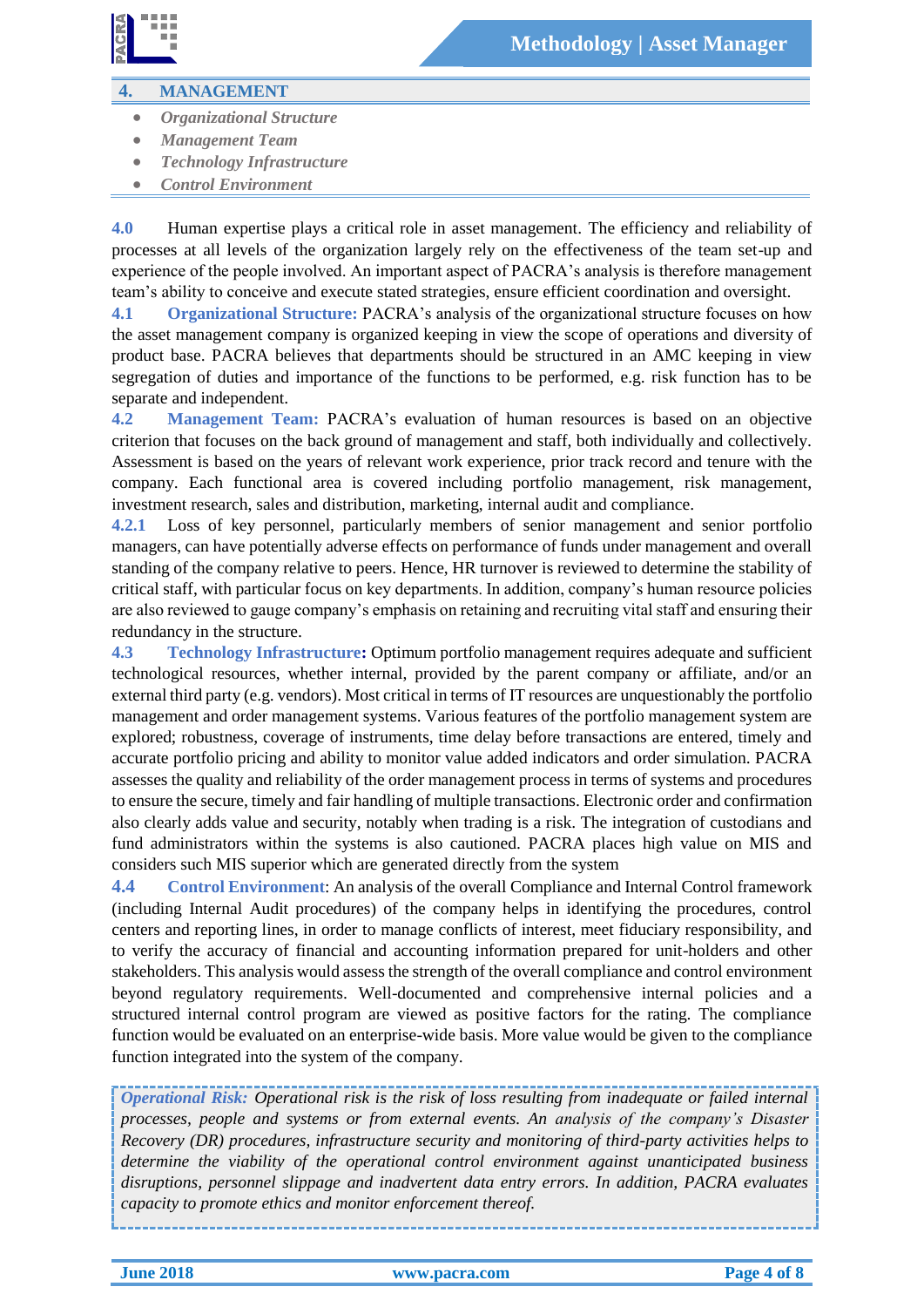

#### **5. INVESTMENT RISK MANAGEMENT**

- *Framework*
- *Credit Risk*
- *Liquidity Risk*
- *Market Risk*

**5.0 Framework:** Risk management and monitoring culture and platform are the hallmark of a seasoned and mature asset management company. Evaluating the overall risk management framework of the asset management company enables to determine how various risks are identified, monitored and mitigated across the company. The efficiency of controls and risk management within an asset management company is instrumental in mitigating risks arising from operational and investment management failures. The analysis considers role of the Board in formulating risk management policies, quality and extent of such, the independence of the risk management function, and the key risk indicators and IT systems employed by the company to monitor risk. At the same time, the involvement of senior management in the overall risk management function is assessed to understand organization's emphasis on risk and its overall risk culture.

**5.0.1** Investment Risk Management permeates the entire investment management process, and consists of two pillars a) macro-economic risks, b) portfolio risks. Macro-economic risks are the risks to the operating environment of the asset management industry and overall economy of the country. Portfolio risks are risks related to the portfolio investments of the company. This may be reflected in the overall structure of the investments at AMC level, exposure to different sectors and redemption pressures. Three main categories are 1) Credit Risk, 2) Market Risk, and 3) Liquidity Risk. Each of these risks needs to be viewed separately to gauge the exact nature and source of a particular risk factor and controls in place to mitigate such risks.

**5.0.2** PACRA reviews coverage and appropriateness of risk indicators used by the company, the capacity of the portfolio managers to measure such indicators and monitor exposures against explicit and meaningful limits. The extent of risk indicators used by the company depends on the scope of activities and nature of product base. Reconciliation between expected and actual risk levels is equally important and requires regular comparisons, analysis of discrepancies and corrections.

**5.1 Credit Risk:** For Credit Risk, it is important to periodically monitor the financial strength and creditworthiness of the various counterparties and to take appropriate actions in case of any adverse changes. Credit risk can also arise from breach of internally defined allocation limits, internal rating guidelines for investment purposes and high concentration in individual investments, sectors and or groups.

**5.2 Liquidity Risk:** Liquidity risk management has recently emerged as a key challenge for asset managers. An evaluation of the liquidity profile of the underlying investments in particular fund, any asset / liability mismatch that could trigger a potential liquidity wipeout and availability of external sources of contingent funding (e.g. unutilized bank credit lines) are key factors. Steps taken by the company to mitigate redemption risks and related MIS are also considered. While considering the liquidity, AMC's own liquid resources may also be considered.

*The importance of having a clear investment objective was highlighted during the liquidity crises of 2008. Investors were inadvertently misled to believe that income funds were a highly liquid asset class. However, owing to evaporation of liquidity of the underlying investments (mostly TFCs) in the market and the ensuing panic redemption, some asset managers had to resort to distressed sales and /or suspend their funds altogether. This, while highlighting increased investor aversion to liquidity risk, also lead to strict regulatory guidelines that distinguished highly liquid money market funds as a separate asset class from income funds.*

**5.3 Market Risk:** Market risk can arise primarily from adverse movements in interest rates and asset prices. High volatility in market conditions may result in significant losses on the investment portfolio. Therefore, it is important to assess the measures used by the asset manager to mitigate market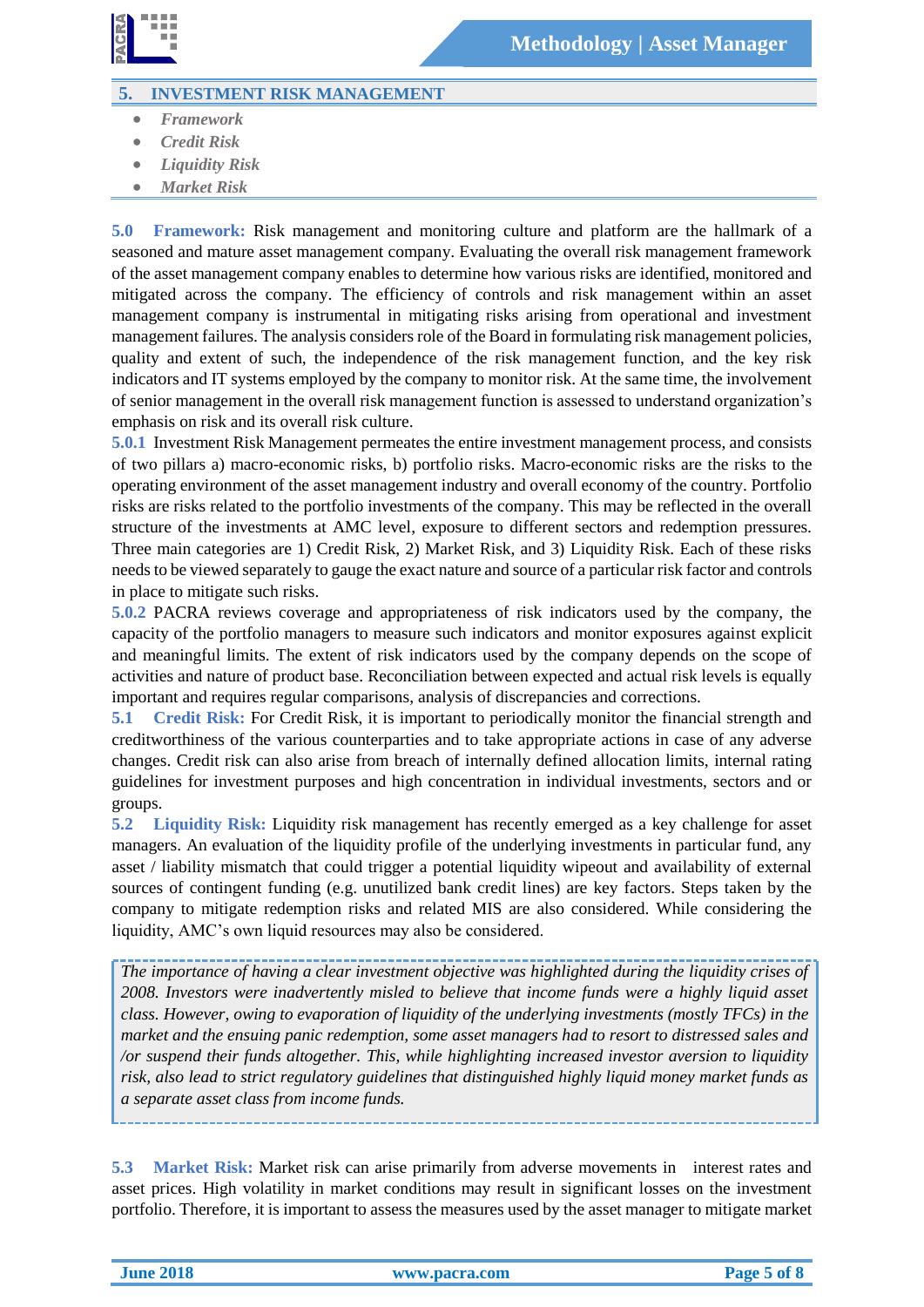

risks (e.g. stress testing for interest rate shocks, duration analysis, beta analysis, cut-offs for exit from stock market, repositioning strategy) that can adversely impact the overall portfolio value.

#### **6. PORTFOLIO MANAGEMENT**

- *IC Composition*
- *Effectiveness*
- *Investment Research and Analysis*

**6.0** The complex nature of financial markets requires asset managers to have clearly-defined and solid investment processes and the ability to demonstrate consistency in implementation while maximizing risk adjusted performance and meeting various qualitative benchmarks. Within this framework, PACRA specifically focuses on clarity of investment styles and adherence to stated investment strategies.

**6.1 IC Composition:** PACRA assesses how investment/divestment decisions are formulated, reasoned and analyzed. From this perspective, the composition of Investment Committee, experience of its members, frequency of meetings and review of investment committee packages are reviewed to determine the overall effectiveness of decision making process. Investment Committee and its functions are an integral part of the decision-making process, as the Investment Committee is the primary point of reference for any investment decisions made and implemented. PACRA reviews the quality of IC composition by reviewing the profile of individual IC members in order to gauge the investment acumen of the IC. Meanwhile, dominance of any particular member is carefully scrutinized through review of Investment Committee minutes.

*Investment Advisory: The framework installed for separately managed accounts (SMA), discretionary and non-discretionary, is assessed. The emphasis is laid on independence of decision making and fair treatment to the SMAs. Neither funds under management should suffer on behalf of SMAs nor otherwise. An AMC may be designed to focus primarily on SMAs; hence such AMC would be evaluated based on factors relevant to SMAs.*

**6.2 Effectiveness:** The investment decision making process is the pivotal stone of portfolio management. PACRA reviews the degree of clarity in investment objectives and philosophy on the part of asset managers. Adherence to the stated investment objectives and philosophy is important to ensure that investment avenues are consistent with the stated mandate of the collective investment schemes. While PACRA reviews the investment philosophy inscribed in the offering documents, these are normally generalized statements. Hence, PACRA considers management approach and philosophy governing in the investment committees more relevant for the overall assessment. The effectiveness of the Investment Committee needs to be evaluated to ensure that it is discharging its responsibilities in the best possible manner and in the best interest of the unit holders.

*Execution Quality: The overall quality and transparency of the asset management company's trading and dealing practices is important in determining consistent implementation of investment decisions across funds. Quality of trading systems and criteria for selection of brokers is evaluated to assess whether the asset manager provides fair price and best execution for investors. The quality of supervision over the trading function and extent of compliance with trading policies provides insight on the monitoring and control environment instituted by the management team on the trading function.*

**6.3 Investment Research and Analysis:** Strong investment research and analytical frameworks are critical for prudent investment management. The degree of independence enjoyed by the research staff in its operational activities and investment recommendations, both from the fund management team and from the reference shareholder, is an important determinant in assessing its effectiveness in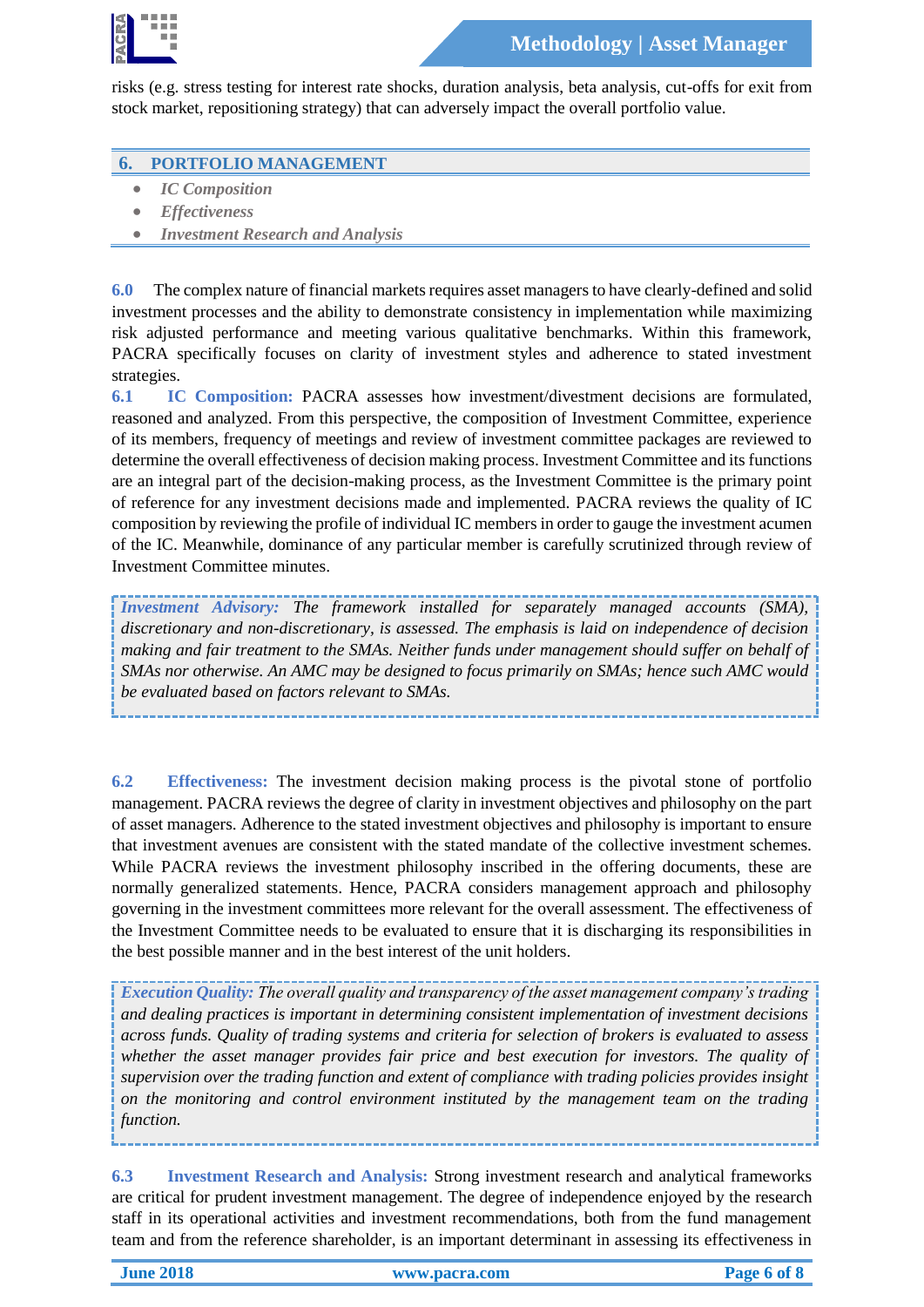

the investment management chain. Structure of the research department is critical in identifying the reporting lines and how the roles and responsibilities of the division have been delegated amongst various staff members comprising the research division. The experience and educational profile is considered. A mix of different skill set in the team is considered good when it is supervised by a strong Head of the department.

**6.3.1** The quality, reliability, completeness and relevance of quantitative models and statistical techniques employed, complexity and extent of risk analysis and ratios commensurate with the investment scheme enable us to assess the overall quality and viability of the various tools used by the research department in formulating investment-related recommendations / decisions.

**6.3.2** Likewise, the extent and quality of the research output (including the scope of the investment universe and depth of analytical input) needs to be assessed to determine the relevance and timeliness of the research to the investment process. An analysis of how research data gathered through various sources is documented for guidance and future reference is important to gauge the quality and extent of the research database for future investment-related decisions.

#### **7. CUSTOMER RELATIONSHIP**

- *Investor Services*
- *Investor Reporting*
- *Distribution and Sales Network*

**7.1 Investor Services:** PACRA examines the investor services platform of an asset manager for evaluating overall service quality and resource availability for investors education and facilitation. Examining client relationships focuses on the asset manager's ability to manage relations through determination of investment objectives and a thorough understanding of constraints, and then to dayto-day relationships. PACRA evaluates the asset manager's capacity to provide appropriate responses tailored to client requests, as well as keeping abreast of local regulations. Criteria are, inter alia, staffing, technical knowledge of sales people, systems such as Client Relationship Management (CRM tool), value-added services and access to information. The platform afforded to advisory clients, if any, from the stand-point of its adequacy and robustness is also evaluated.

**7.2 Investor Reporting:** Much of the information provided to investors is communicated through regular reporting, which PACRA examines in light of its comprehensiveness, clarity, consistency, accuracy and timing. This capacity to adapt reports to meet varied investors' requirements is also examined. Beyond mere reporting, PACRA believes that all asset managers should offer performance presentations and performance attribution reports to their clients on a widespread and timely basis. The agency, therefore, looks at accuracy of performance attribution and consistency with the investment process. PACRA also reviews the resources and the procedures used in the production of reports, particularly with respect to front-office independence and to data accuracy.

**7.3 Distribution and Sales Network:** PACRA examines the distribution and sales network of an asset manager. Particular focus is given to asset managers' association with commercial banks, thirdparty distributors and exclusivity of such arrangements. At the same time, asset manager's emphasis on brand management, strength of sales team, training routines for sales agents and related performance reviews is also incorporated in analysis.

#### **8. PERFORMANCE**

- *Asset Under Management*
- *Asset Manager*

**8.1 Asset Under Management:** Achieving competitive investment results is the principal objective of an asset management company. Over the long run, poor performances lead to a poor reputation; poor reputation leads to outflows; and outflows lead to deterioration in profitability and ultimately in the standing of the asset manager.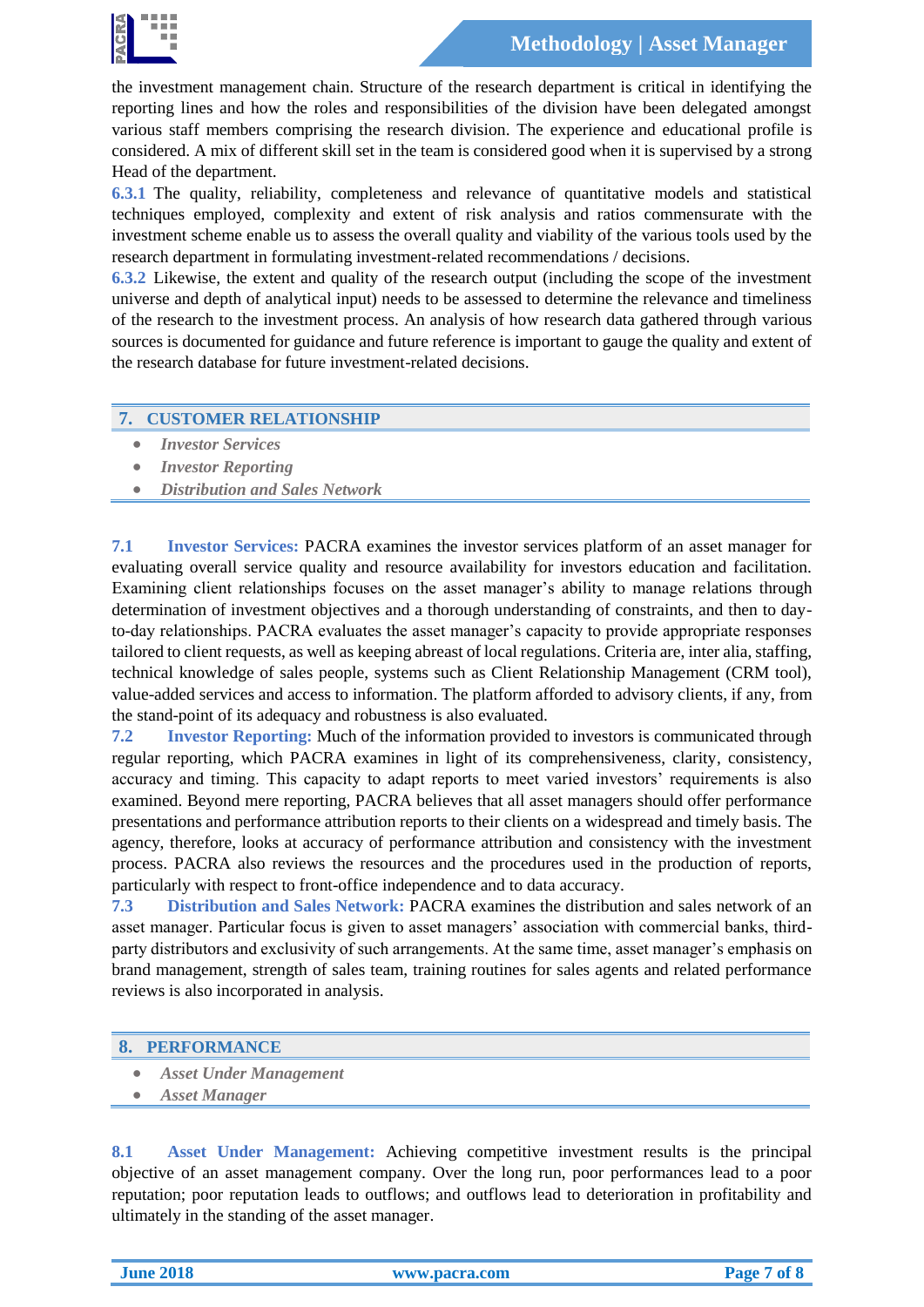

**8.1.0** PACRA"s analysis of performance focuses on the star-rankings of all eligible funds of an asset manager. With the maturity in the domestic industry in terms of availability of long term performance results, PACRA covers three distinct time periods in star rankings i.e., a star ranking based on fund's performance during the trailing 12 months (1-Year Ranking); a star ranking based on fund's performance during the trailing 36-months (3-Year Ranking); and a star ranking based on fund's performance during the trailing 60-months (5-Year Ranking). PACRA believes that in long run, the funds of an asset manager with noted strengths in other rating factors will usually be superior or at par with peers.

**8.2 Asset Manager:** PACRA looks at financial position of the asset management company with an objective to assess sustainability. For this, both balance sheet analysis and profit analysis is undertaken. Several aspects of the company's income statement are considered: revenue and diversification of revenue stream: revenue from fee and capital gains, expense trends, concentrations by client and product. The fee revenue from retail investors is pivotal to PACRA's comfort, especially when it provides complete coverage against the company's operating expenses. The return on equity is analyzed in conjunction with peer to make a view as to the shareholders' satisfaction with the investment.